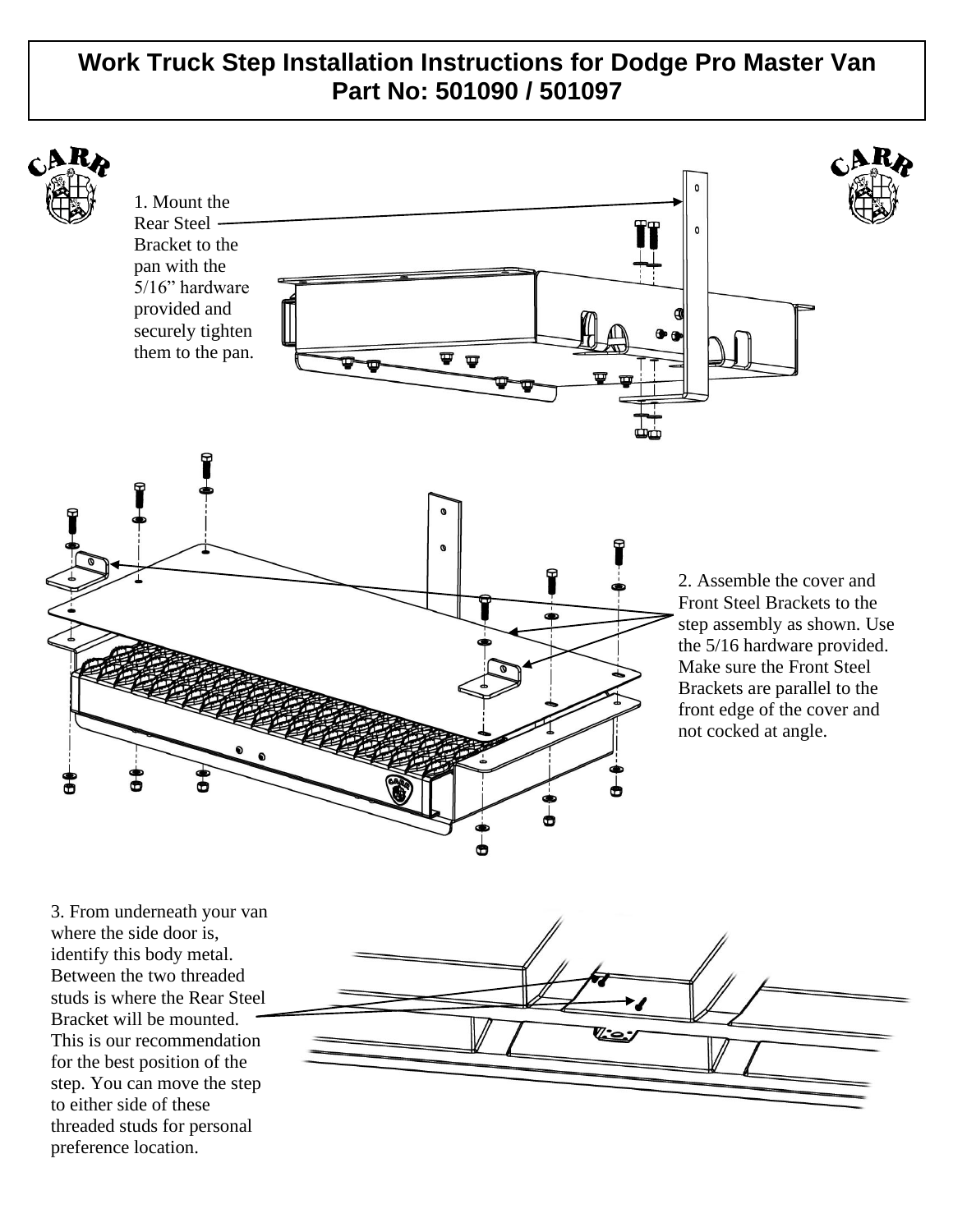# **Work Truck Step Installation Instructions for Dodge Pro Master Van Part No: 501090 / 501097**



motor will make this easier) with an 11/32" drill bit and drill out the marked holes. Remove all burrs. Lift the step back into position. Take the remaining 5/16" hardware and securely tighten the Front Steel Brackets to the vehicle.

 $\frac{1}{4}$ " Self-tapping bolts

6. Make sure the Rear Steel Bracket is all the way up against the top of the body metal as shown. Take the two  $\frac{1}{4}$ " self-tapping bolts with your drill motor and 7/16" socket and securely tighten these two bolts.

7. Now your step is ready to go. Push the step in with your foot to lock in its closed position. Push it again to deploy it. **We recommend using a garage door opener silicone spray on the rails from time to time to insure smooth operation of the step.**